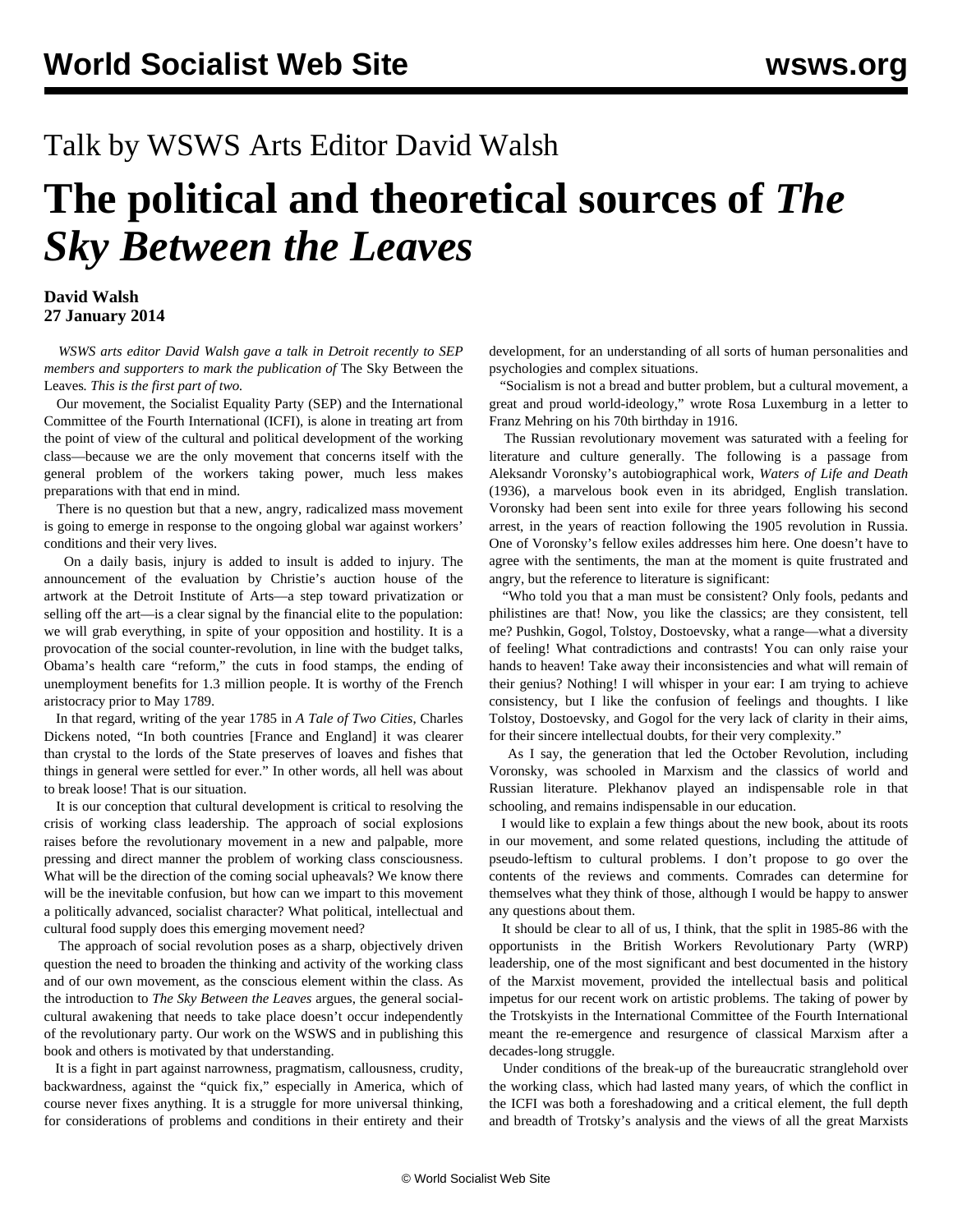could once again hold sway over, inspire and enlighten the movement. As "How the Workers Revolutionary Party Betrayed Trotskyism" (1986) concludes:

 "The great liberating ideas of Leon Trotsky are once again firmly entrenched within the International Committee of the Fourth International."

 This was a pledge to the working class—and a warning to its enemies—that the party has carried through on, and intends to carry through on to the end.

 Pabloite notions (referring to the opportunist movement led by the late Ernest Mandel, Alain Krivine and others) about substitutes for the international working class as the revolutionary force in society, and all the other false paths ("student power," the "Red University," guerrillaism, Castroism, Maoism, etc.) that had dominated the left in previous decades, were decisively repudiated in the split of 1985-86. The scientific basis of the Marxist perspective was restored and developed. Inevitably, therefore, great emphasis was once more placed on the level of consciousness in the working class and the fight to elevate that consciousness, a fight that had been neglected or repudiated by the WRP in its period of degeneration.

 The question of art and culture, and their role in broadening and educating the population, inevitably enters into any such effort. After all, if—like the Pabloites and the WRP leadership—your political perspective is to place pressure on various bureaucracies, if you are oriented toward the union officials and the Stalinists and the bourgeois nationalists, your attitude toward the problems of culture will be entirely different—if you bother about them at all!

 The evolution of the Socialist Labour League-WRP's relationship with the artists (like the Redgraves, Ken Loach and so on), from a principled to an opportunist one, is instructive in this regard, but that is a separate discussion. I think the recent commemorations of Dave Hyland, who was won on a principled political-cultural basis to the Trotskyist movement in the early 1970s, are highly relevant in this regard.

 Important discussions on perspectives took place in the International Committee in 1987 and 1988, resulting in the statement, "The World Capitalist Crisis and the Tasks of the Fourth International," published in August 1988. The statement advanced a perspective on the phenomenon of globalization in particular and outlined the objective basis for a new upsurge of the international working class.

 That document, in a critical passage, also emphasized the struggle for principled socialist politics against the opportunists who "deny the necessity of any open struggle for socialist consciousness in the working class. It is not necessary, they say, to patiently nourish the workers' movement with the rich fruit of Marxist culture. Rather, it is enough to dish out a few simple demands which will supposedly entice the masses and lead them to socialist revolution without even being conscious of their ultimate destination."

 This notion of nourishing the working class movement with the "fruit" of socialist culture—in other words, the party's role in the political and cultural education of the working class, became and remained a central theme in the discussions in our international party at the time. In fact, the subject came up again and again, in different forms.

 For example, these are some of the comments (numerous others could be cited) made by David North, then National Secretary of the Workers League, predecessor of the Socialist Equality Party in the US, in internal party discussions in early 1989:

 "Comrades will often say that we're building a revolutionary party … what is this revolutionary party? … We are fighting to build an international party of the international proletariat. That isn't done with a few clever slogans. An enormous theoretical foundation must be built for such a movement to emerge, like the scaffolding of a skyscraper. A great deal of preparatory work must be done. … The party must create the theoretical nourishment that will sustain and be worthy of a mass movement." (February 12, 1989)

 "The development of the mass movement should not be conceived of as 'spontaneous.' Within the spontaneous movement, there exists a conscious element. The level of the spontaneous movement reflects the influence of the Marxists within it. The *Bulletin* [the Workers League publication at the time] must be a real force for the education of the working class. Comrades must take great pride in the development of the press. We must produce a paper worthy of the coming movement. It must be a paper which broadens workers' outlook. Understanding important issues in history and culture will increase workers' critical faculties in approaching struggles in the labor movement. We must [also] have good coverage of science and technology." (February 19, 1989)

 "There is an important development taking place. We want to broaden this paper [i.e., the *Bulletin* ] and really make it an instrument for the political and cultural education of the working class. Workers derive from this paper a great amount of knowledge. … We will have to find a culture editor who can prepare serious material for the paper." (February 26, 1989) "What is it that separates us from everybody else in the final analysis? We oppose the bureaucracy. We fight for revolutionary consciousness in the working class. We fight … for the political and cultural development of the working class." (March 19, 1989)

 The insistence on the rich, broad basis necessary for the emergence of a genuine revolutionary movement was terribly important for the development of the party at that time. It was an antidote to the thin intellectual broth the WRP had doled out in its last years, in the pages of its *News Line* and elsewhere. This emphasis was both a breath of fresh air and a return to the conceptions of Trotsky and that generation of Russian and European revolutionaries.

 The collapse of the Stalinist regimes in Eastern Europe and the USSR in 1989-91 marked a turning point in the history of the international workers' movement, and world culture, and the ICFI made the most searching analysis of the events.

 At a plenum in March 1992, the ICFI analyzed the developments thoroughly, and drew far-reaching conclusions about the situation the party and the working class faced. We have cited this passage before from David North's report, but it bears repeating:

 "The intensification of the class struggle provides the general foundation of the revolutionary movement. But it does not by itself directly and automatically create the political, intellectual and, one might add, cultural environment that its development requires, and which prepares the historic setting for a truly revolutionary situation. Only when we grasp this distinction between the general objective basis of the revolutionary movement and the complex political, social and cultural process through which it becomes a dominant historical force is it possible to understand the significance of our historical struggle against Stalinism and to see the tasks that are posed to us today." (12th Plenum of the ICFI, March 1992)

 This understanding, in a sense, almost inevitably led to the renewed concentration on artistic and cultural problems, along with many other areas of work. There is no understanding what we have done, or why we have done it, in the past two decades without taking this analysis into account. It became possible on this basis to grasp the *crisis in art* in its relation to the *crisis of perspective and leadership in the working class* .

 None of the current "left" intellectuals, who expound endlessly, pretentiously and often incomprehensibly, about problems of politics and culture offer the slightest genuine insight into the experiences and lessons of the class struggle in the 20th century, or the concrete role played by various parties (Stalinist, social democratic, centrist), movements and leaderships. Or, in many cases, to be less charitable, these intellectual figures deliberately and self-servingly *avoid examining* those decisive experiences. In this fashion, the oh-so "independent" and "deconstructive" and "critical" academic often *covers up*, or even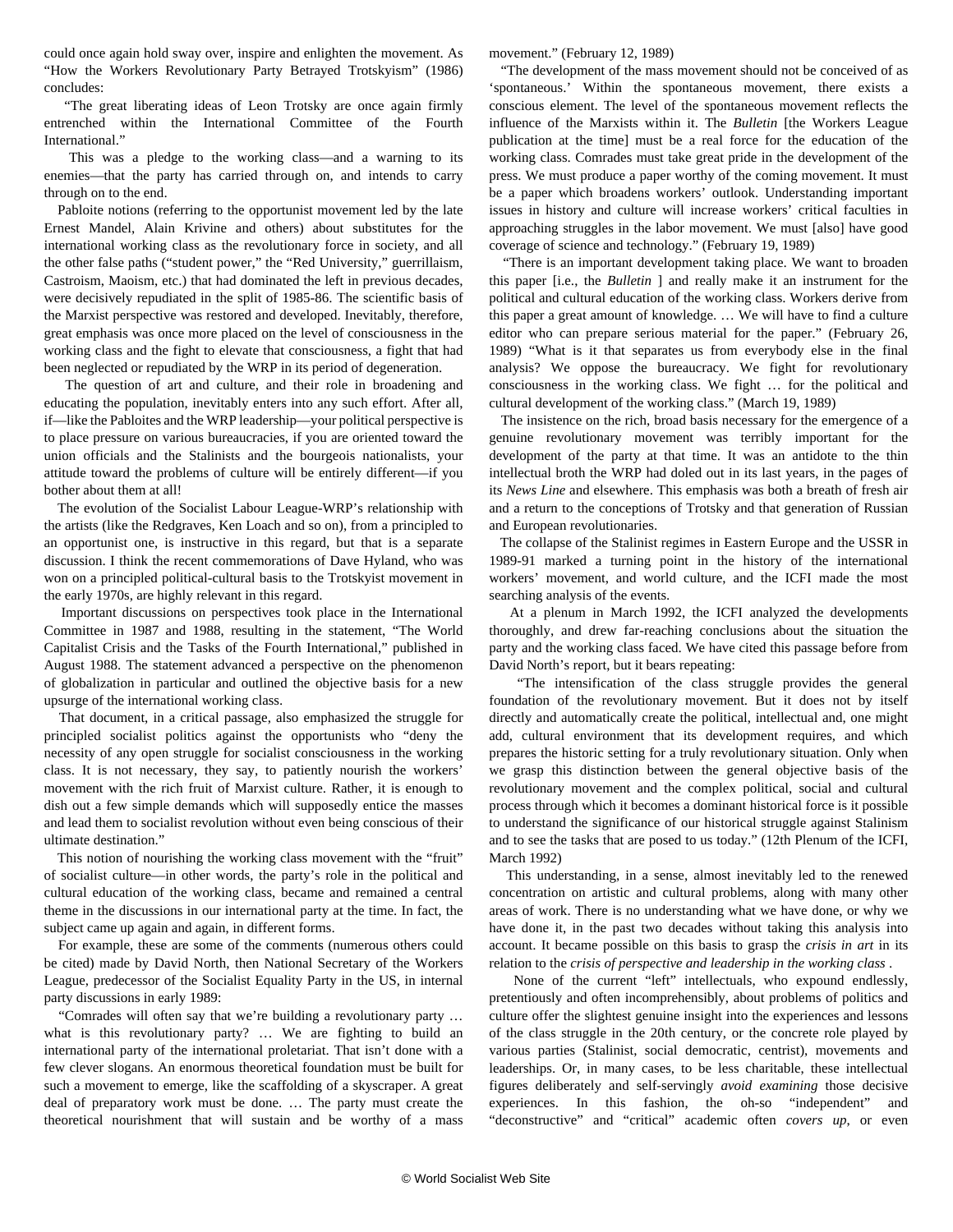sanitizes, the criminal-destructive activity of Stalinism, Maoism, reformism, anarchism and the other anti-Marxist tendencies in betraying revolutionary opportunities and helping preserve the oppression of the working class.

 Our theory of art, with all its distinctive features, is part of our general theory of social development and history. We subscribe to the historical materialist conception, according to which, as Plekhanov explained it, human beings "do not make several distinct histories … but only one history, the history of their own social relations."

 So our perspective on contemporary cultural conditions takes as its starting-point our analysis of the great social experiences that have given the present era its specific character and that must find "multiform reflection in the minds of men" (Plekhanov), including in contradictory form in artistic production.

 Returning to the 1991-92 period, the introduction to *The Sky Between the Leaves* explains that the Fourth International had foreseen that Stalinism, if not overthrown, would destroy the USSR, and now, our movement argued, the working class had suffered a major defeat. On what basis would a new revolutionary movement emerge? The fundamental objective contradictions of the capitalist system had not been resolved …

 "But what of the *subjective* prerequisites for socialist revolution? Through what process would the objective impulses for the overthrow of capitalism find subjective expression in the consciousness of the working class?"

 The introduction continues to discuss that March 1992 ICFI Plenum just referred to and its conclusions:

 "The October Revolution was the outcome of a massive growth in the political consciousness of the international working class in the decades that followed the publication of the *Communist Manifesto* in 1848 and, especially, in the aftermath of the suppression of the Paris Commune in May 1871. …

 "The growth of socialist consciousness was not only the product of the struggle for specific economic and political demands. The development of art and culture—through the work of writers, painters, musicians (often, but not always, partial to socialism) and the Marxist critics who appraised their efforts—played an immense role in shaping and broadening the outlook of the working class, of sharpening its awareness of the injustices of capitalism, strengthening and refining the workers' outrage and willingness to sacrifice and making more ardent their belief and confidence in the possibility of realizing socialism and building a society based on genuine social equality and solidarity.

 "Socialism required a cultural awakening among a significant section of the working class, for such an awakening is essential to the development of a conscious revolutionary critical attitude toward capitalist society. This awakening, however, did not occur independently of the efforts of the revolutionary party. Rather, it is the party—the most conscious section of the working class—that leads the fight for this development."

 These conceptions have animated our work over the past twenty years, and they find expression, I hope, in *The Sky Between the Leaves*. They also find expression in our ongoing defense of the Detroit Institute of Arts. It is no accident that the question of public access to artistic masterpieces has emerged as a political issue. The struggle over the DIA concentrates at a high level the conflict between the financial aristocracy and the working class, which is very sensitive to the effort to steal the artwork.

 Workers have demonstrated that they care more about the art, even if they are uneducated aesthetically, than the powers that be or the upper middle class—or the pseudo-left for that matter, who have nothing to say about the issue; who agree with the union officials and the Democrats; who calculate, in fact, that they too might benefit, directly or indirectly, from the sale of the artwork.

 We see an important correlation between artwork that illuminates reality and the growth of popular awareness and sensitivity. People are altered, in

a profound manner, by art. The altering is a complex process, and it may not be immediate or direct, but it takes place just the same. In the final analysis, of course, the ability of art to influence and affect human beings, i.e., the depth and weight of a given artistic trend, is "determined by its importance for the class, or stratum, whose tastes it expresses, and by the social role played by that class or stratum" (Plekhanov). But we do not take a fatalistic or passive view toward this question. We fight implacably for a cultural change, for an improvement in artistic life.

 The attack on Marxism has been unrelenting in recent decades, and it coincides, not accidentally, with the attack on the real, on life, as the basis of art.

 "The effort to set art free from life … devitalizes and kills art. The very need of such an operation is an unmistakable symptom of intellectual decline." (Leon Trotsky, *Literature and Revolution*, 1924)

 This has not been an operation mounted by a few aesthetes, advocates of art for art's sake, or the relative handful of Russian Formalists, to whom Trotsky's comments were addressed in the early 1920s. No, in recent decades virtually the entire academic and "left" cultural world has come to agree that art has little or nothing to do with life and reality. It is an extraordinary, unprecedented development.

 On the part of the bourgeoisie, the hostility to artwork that demystifies reality, that cuts through the official version and lays bare what life is really like, is not something mysterious.

 "A declining capitalism … fears superstitiously every new word, for it is no longer a matter of corrections and reforms for capitalism but of life and death." (Trotsky, "Art and Politics in Our Epoch," 1938)

 The determined attack by considerable sections of the so-called intelligentsia on the uncovering of life as it is, even on the artistic possibility of such an undertaking, expresses, above all, their rapprochement with the ruling elite, the decline in their opposition to capitalism. Since the demise of the Soviet Union and Stalinism in power, on which many left intellectuals relied, the convergence of the "left" intelligentsia and capitalism has picked up steam, it has become a fullscale and shameful capitulation. The devastated condition in which the masses live is not an issue that intrigues most of the "left" artists and intellectuals, who have gone off into self-centered, lifestyle politics. They lack, in many cases, any critical attitude toward the social order. The very concept of the politically engaged and committed artist has come under ferocious attack.

 Even the makers of relatively timid socially critical films at present have to swear in public a dozen times that it was not their intention … that the farthest thing from their minds was to make a socially conscious or socially realistic work … that no one should be confused on that score, etc., etc. It's rather unseemly.

 Of course, the inner life of the anxiety-ridden middle class professional is an endless source of artistic interest. Social reality has vanished from much of the art world, but libidinal and psycho-sexual reality--or pseudoreality, in fact--and the irrational are doing very well. We know all sorts of things about the inner thoughts and feelings of the upper middle class philistine (or at least how he or she *would like* those thoughts and feelings to be perceived), and his or her self-pity, self-inflated despair, even out of control behavior. There is no shortage of that. It is not very edifying.

 The concerted struggle to divorce art from the problem of the socially real, from the problems of society has been going on for decades. This is not the occasion to go into that in detail, but the discouragement and pessimism of the Frankfurt School intellectuals in the 1940s and beyond marks an important milestone.

 "The rejection of progress and the repudiation of the working class as the central revolutionary force in modern capitalist society became in the decades that followed the essential principle and theme of petty-bourgeois left politics. We find them developed and repeated in the writings of [Herbert] Marcuse, [Raya] Dunayevskaya and countless contemporary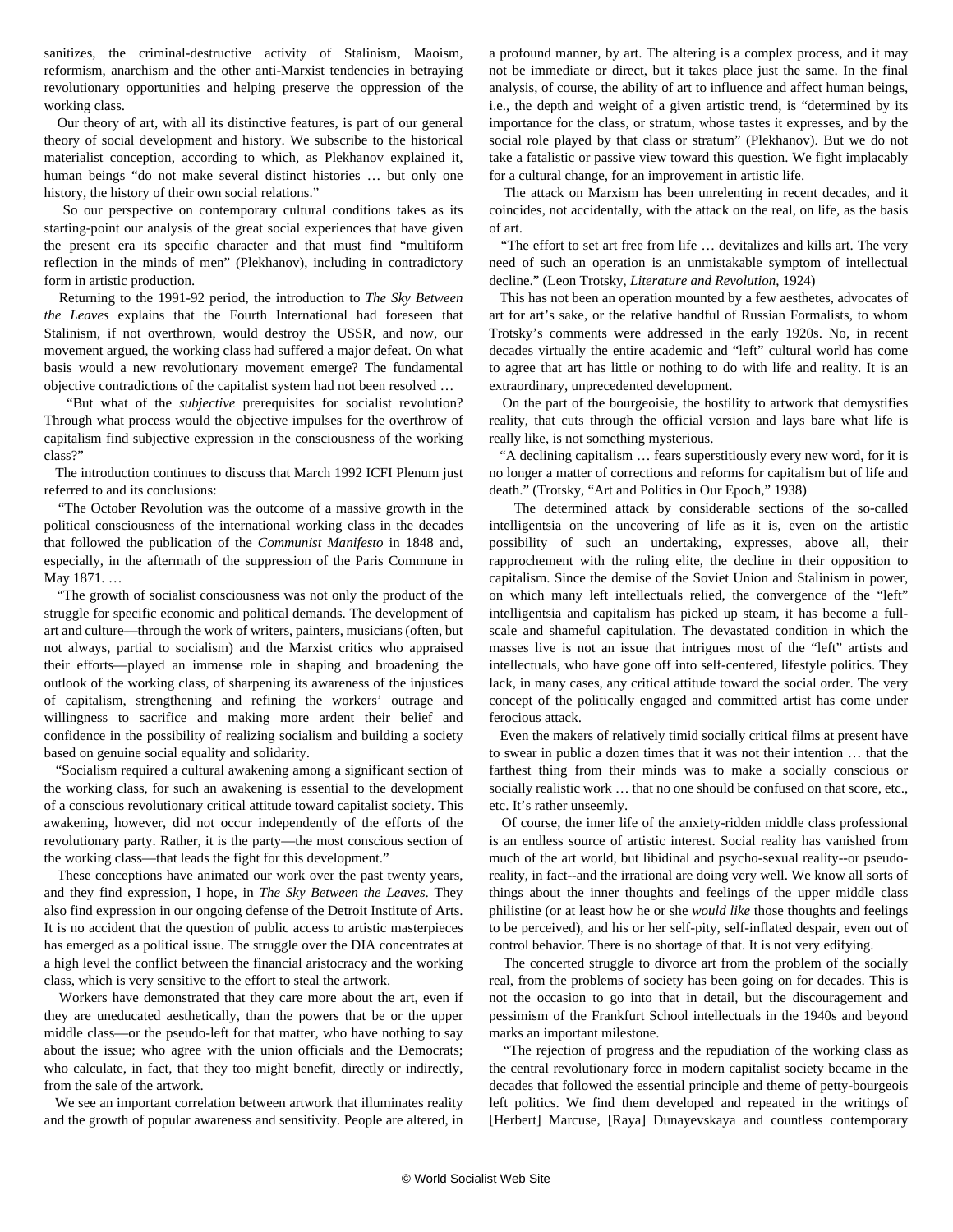anarchist, post-anarchist, post-structuralist tendencies." ("Report to the Second National Congress of the Socialist Equality Party," David North, July 2012)

 The process has accelerated in recent decades. This is a comment on postmodernism by two postmodernist authors:

 "Disappointment and skepticism led the postmodern thinkers of the past several decades to reject the possibility of reflecting reality in one's thinking and one's art." According to such thinkers, "one's optic or analytic frame never mirrors reality exactly as it is that it is always selective and unavoidably mediated by one's pregiven assumptions, theories, values, and interests. The notion of perspective also implies that no one optic can ever fully illuminate the richness and complexity of any single phenomenon, let alone the infinite connections and aspects of all social reality. Thus, as [Friedrich] Nietzsche, [Max] Weber, and others have argued, all knowledge of reality stems from a particular point of view, all 'facts' are constituted interpretations, and all perspectives are finite and incomplete." ( *Postmodern Theory*, Steven Best and Douglas Kellner, 1991)

 No one, of course, would seriously suggest that thinking, or art, reflects reality "exactly as it is." As Aleksandr Voronsky noted, "The object is never equal to the subject." But, the question is, as that same critic asked, do our subjective sensations have *any* objective significance? Can thinking and art reflect reality with *relative, qualitatively decisive* truthfulness?

 As opposed to the modern ultra-relativists and subjectivists, we answer yes to these questions and pose this to the artists as a challenge: Your task is not to produce photographs, exact copies, but to produce 'pictures of life,' based on your understanding and your powers of imagination, that convey important truths, truths that enlighten and stimulate and provoke. Is that possible? Yes, *the entire history of art affirms that possibility*. Human beings have been shaped and educated and civilized in part because of works of art for several thousand years. Marxism, as Lenin suggested, bases itself on that entire history.

 *WSWS arts editor David Walsh gave a talk in Detroit recently to SEP members and supporters to mark the publication of* [The Sky Between the](http://www.skybetweentheleaves.com/) [Leaves](http://www.skybetweentheleaves.com/)*. This is the second part of two.* [Part 1](/en/articles/2014/01/27/sky1-j27.html) *was posted January 27.*

 To illustrate the attack on the real as the basis for art I would like to take an example, the 19th century novel and specifically the work of Charles Dickens, the author of many remarkable novels between 1836 and 1870. I would like to demonstrate how Marxists and others in an earlier period regarded his artistic work in contrast to how contemporary "left" theory, or significant sections of it, views it.

 2012 was the bicentennial of Dickens's birth. He was a tremendously popular novelist at the height of his fame. And he remains one, deservedly so. According to researchers, his *A Tale of Two Cities* (1859) has sold more than 200 million copies, making it the best-selling novel of all time, in any genre.

 Dickens was an immensely honest, searching and scathing critic of many aspects of society, as well as an endlessly lively, amusing chronicler of life itself, in all its dimensions. Dickens introduced a new, plebeian element—modern street life, popular city life—to the novel, and literature was never the same.

 His enormous contribution to culture was appreciated by the most perceptive minds of his time. The most perceptive mind of that epoch belonged to Karl Marx, who in 1854, in the *New York Tribune*, included Charles Dickens, along with William Makepeace Thackeray, Charlotte Brontë and Elizabeth Gaskell, in that "splendid brotherhood of fictionwriters in England, whose graphic and eloquent pages have issued to the world more political and social truths than have been uttered by all the professional politicians, publicists and moralists put together." ("The English Middle Class," 1854)

The great Russian literary and social critic, V.G. Belinsky (1811-1848),

a socialist and opponent of tsarism, one of the predecessors of Plekhanov, Lenin and Trotsky, wrote along similar lines, in 1847:

 "We can point to the novels of Dickens which are so deeply permeated with the sincere sympathies of our time but which nevertheless represent excellent works of art."

 Belinsky used Dickens' work as an example of the objectivity of artistic truth. Plekhanov and Voronsky derived a great deal from this conception, as we do.

 "It is said that Dickens' novels were responsible for improving the educational system in England where everything was based on merciless floggings and the barbarous mistreatment of children. What is wrong, we ask, if Dickens in this case acted as a poet? Are his novels any the worse aesthetically? This is an obvious misunderstanding: people see that art and science are not one and the same thing, but they do not see that the difference between them is not at all subject matter, but merely the way in which that matter is treated. The philosopher speaks in syllogisms, the poet in images and pictures, but both say the same thing. … One *proves* and the other *shows*, but they both convince, the one by logic, the other by pictures." ("A View of Russian Literature in 1847")

 The *Northern Star*, the newspaper of the Chartist movement, the revolutionary movement of British workers at the time, hailed Dickens as "the champion of the oppressed." Edwin Pugh, in *Charles Dickens, Apostle of the People* (1908), claimed Dickens for the working class as an "unconscious socialist."

 There is no need to make such claims, which are exaggerations, but it merely goes to prove how socialists and progressive-minded people of that age thought of Dickens, an enemy of oppression, the abuse of children, the debtors' prisons, the workhouse, the legal system, hypocritical, self-satisfied and cruel bureaucrats and officials, and an ally of the young, the poor, the suffering.

 The great Russian novelist Leo Tolstoy, who admired Dickens greatly, said of him: "He loves the weak and poor and always despises the rich." (Dickens remained a favorite writer in the Soviet Union after the Russian Revolution.)

 In 1912, to mark 100 years since Dickens' birth, the German Marxist Franz Mehring, after whom we named the publishing company that has put out *The Sky Between the Leaves*, wrote a perceptive essay in honor of the English novelist, which includes this comment:

 "The nerve-shattering life of the city was the real spirit of his [Dickens'] artistic creation. He knew that life in its heights and depths; with wonderful penetration he grasped its social types and embodied them in living figures, many of which are still popular in England and beyond England as well. Mr. Pickwick and Sam Weller [in *The Pickwick Papers*, 1836] compare in fame with Don Quixote and Sancho Panza. His heart, even when he was a celebrated dinner guest of Ministers of State and a close friend to all the famous names of England, was with the poor and unfortunate from whose midst he had, by his huge strength of spirit and life, raised himself to brilliant fame. No one could feel more deeply for Nature's stepchildren, the blind, the dumb, and the deaf, nor more deeply—and this says even more—for the stepchildren of society. Even bourgeois aesthetes said of Dickens, partly in accusation, partly in wonder, that he never confused in his sympathy for the working classes crudity, criminality, immorality, or filth."

 The influential American critic Edmund Wilson, during the years, in the late 1930s, when he was most influenced by Marxism, and Trotsky in particular, commented:

 "It is difficult for British pundits to see in him the great artist and social critic that he was. … [Dickens] was nevertheless the greatest dramatic writer that the English had had since Shakespeare, and he created the largest and most varied world. …

 "Dickens is almost invariably against institutions: in spite of his allegiance to Church and State, in spite of the lip-service he occasionally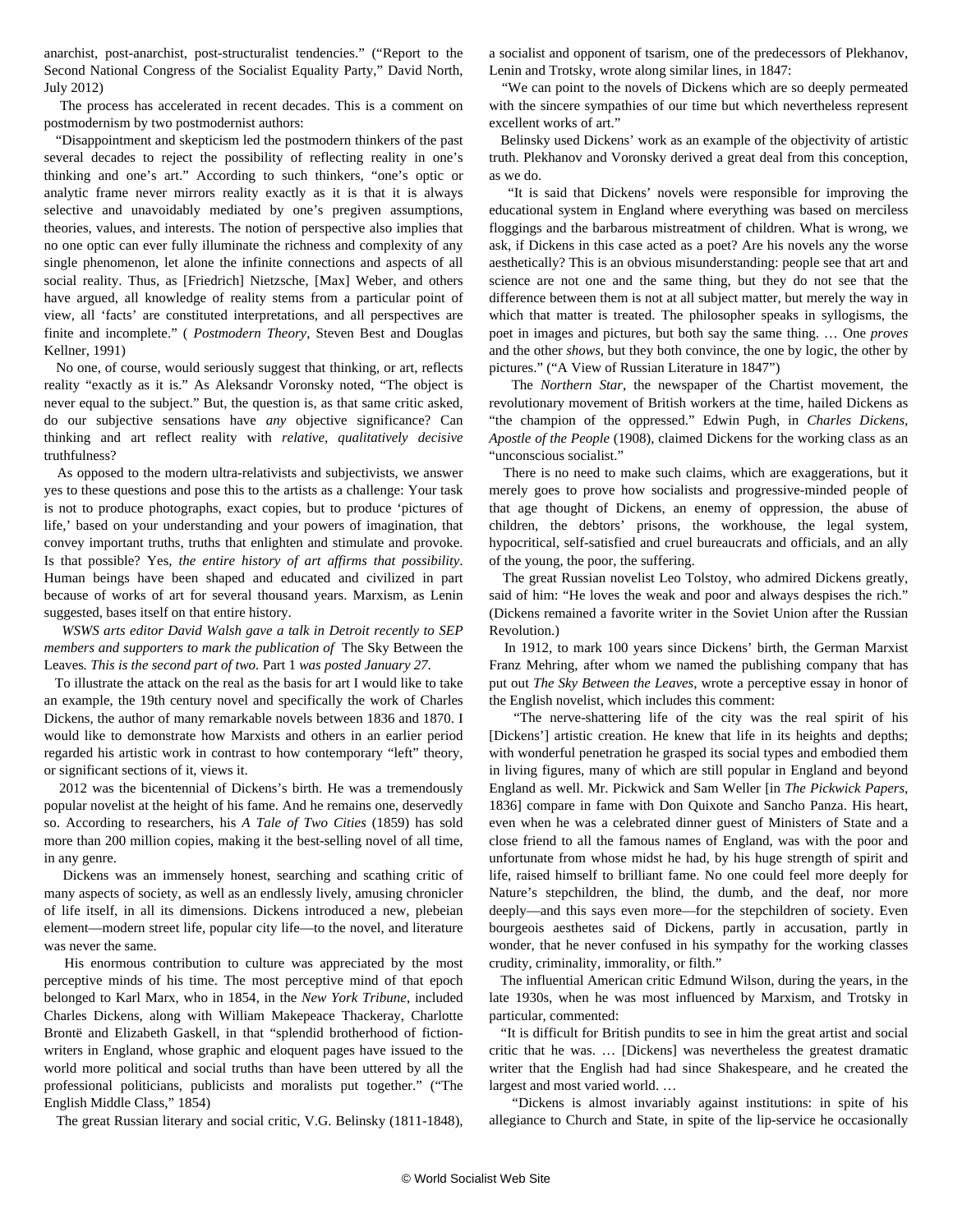pays them, whenever he comes to deal with Parliament and its laws, the courts and the public officials, the creeds of Protestant dissenters and of Church of England alike, he makes them either ridiculous or cruel, or both at the same time." ("Dickens: The Two Scrooges," 1941)

 How does modern "left" criticism, on the other hand, treat Dickens and the 19th century novel generally? To a large extent, with incomprehension and ill-concealed hostility. Dickens, for example, is not someone who can be enlisted in the service of sexual and gender politics, into "post-colonial studies" and so on—so he is automatically suspect. His popularity with masses of readers, English-speaking and otherwise, including the less educated, "the great unwashed," also makes him a dubious character. And the realist novel and literature as a whole are widely treated in "left" academic circles as means of manipulation and accommodating the population to bourgeois domination.

Two examples from two prominent figures:

 "Literature is a vital instrument for the insertion of individuals into the perceptual and symbolic forms of the dominant ideological formation, able to accomplish this function with a 'naturalness', spontaneity and experiential immediacy possible to no other ideological practice." ( *Criticism and Ideology*, Terry Eagleton, 1976)

 "The novel plays a significant role in what can be called a properly bourgeois cultural revolution—that immense process of transformation whereby populations whose life habits were formed by other, now archaic, modes of production are effectively reprogrammed for life and work in the new world of market capitalism." ( *The Political Unconscious*, Fredric Jameson, 1981)

 Inspired by the postmodernist Michel Foucault in particular, D.A. Miller, an American academic, in *The Novel and the Police* (1988), sets about countering the argument that the realist novel represented anything subversive or inherently emancipatory. Instead, such novels, according to Miller, work primarily as a technology of discipline, to create an internal policeman.

 Miller writes, "Few of course would dispute [!] that, with Dickens, the English novel for the first time features a massive thematization of social discipline …" (If no one disputes this in Miller's circles, and that may well be true, it speaks to their intellectually dwarfish character.)

 "This book [Miller's book] attempts to redress the 'positive' achievement of nineteenth-century fiction …"

 "It could be argued that, despite or by means of its superficially hostile attitude toward bureaucracy, a novel like [Dickens'] *Bleak House* is profoundly concerned to train us … in the sensibility for inhabiting the new bureaucratic, administrative structures."

 And this, along the same lines, from Edward Said, the late Palestinian critic, an intelligent man, but influenced by the same wrongheaded conceptions.

 "Some of the most exciting recent criticism … shows the novel generally, and narrative in particular, to have a sort of regulatory social presence in Western European societies. …

 "In the main, though, the nineteenth-century European novel is a cultural form consolidating but also refining and articulating the authority of the status quo. However much Dickens, for example, stirs up his readers against the legal system, provincial schools, or bureaucracy, his novels finally enact what one critic has called a 'fiction of resolution.'" ( *Culture and Imperialism*, 1993)

 Audrey Jaffe in *Vanishing Points: Dickens, Narrative, and the Subject of Omniscience* (1991), applies the theories of various postmodern figures (Jacques Derrida, Jacques Lacan and Foucault) to argue that the "omniscient narration" in Dickens "belongs to a series of cultural phenomena through which the gaze—and, more generally, knowledge itself—is coded as white, male, and middle class."

 One commentator (Laurence W. Mazzeno, in *The Dickens Industry: Critical Perspectives 1836-2005*, 2008) notes that most modern female critics "have not been positive about Dickens's treatment of women," and later remarks that "By the late 1980s it became customary for feminists to expose Dickens's essentially patriarchal and demeaning view of women."

 One could go on … and on. In any case, it would be no trouble to come up with a thousand similar, equally sterile examples.

 These so-called "left" positions are profoundly false and reactionary. One could point to all sorts of failings in Dickens, which have a largely historical and almost unavoidable character, but to suggest, as Miller and company do, that the dominant effect of his work is to accommodate the reader to the status quo is reactionary idiocy and anyone who reads the novels in an objective manner, and not like a petty bourgeois professor attempting to show off, would recognize that. Fortunately, the average reader over the years has had more in his or her head than the professors.

 It is truly absurd. "Dickensian England" and "Dickensian London" have entered the English language as phrases identified with official hypocrisy and cruelty, and the wretchedness of the slums and the conditions of the masses. These "left" intellectuals are a million miles from the population, past and present.

 I think the following passage from *Nicholas Nickleby*, published in 1839, in which Dickens describes his central character's reaction to an especially degrading and demeaning situation he finds himself in, as an assistant at a dreadful school where boys are beaten and starved, is valuable as a summary of the writer's own attitude toward British social reality in general and his place *and responsibility* within it. It should be the attitude of the serious artist or intellectual in general toward the existing social order that attempts to make use of him or her.

 "The cruelty of which he [Nicholas] had been an unwilling witness, … the filthy place, the sights and sounds about him, all contributed to this state of feeling; but when he recollected that, being there as an assistant, he actually seemed—no matter what unhappy train of circumstances had brought him to that pass—to be the aider and abettor of a system which filled him with honest disgust and indignation, he loathed himself, and felt, for the moment, as though the mere consciousness of his present situation must, through all time to come, prevent his raising his head again." ( *Nicholas Nickleby*, 1839)

 In fact, Dickens held a far healthier, more radical attitude toward society than our contemporary "left" professors, who long ago gave up, if they ever had such a perspective, on the possibility of changing or even seriously protesting against contemporary injustice.

 Since we are currently engaged in a campaign in defense of the Detroit Institute of Arts, I can't resist citing the comment of William Valentiner (1880-1958), longtime director of the DIA, in regard to the American painters James McNeill Whistler and Winslow Homer. He contrasts the latter favorably with the former, because Homer's "art arises from greater depths, embodies the broad masses of the people." No major public figure in the arts in America or Europe speaks like this any more.

 The "left theory" industry at present is a large publishing-academicmedia machine, which transfers, on a global scale, many, many millions of dollars from universities, foundations, think tanks, research institutes, unions, billionaire philanthropists and so on to professors, editors, journalists, consultants and the like. Many prestigious careers and comfortable incomes are made from "cultural theory." We are deeply hostile to this industry.

 The specific conception that art and literature are merely, or primarily, congealed ideology has thoroughly dominated literature and art departments and academic journals for decades. And continues to do so. The inimitable Jameson, for example, asserts in his new book, *The Antinomies of Realism* (2013), "If it is social truth or knowledge we want from realism, we will soon find that what we get is ideology."

 While Bruno Bosteels, one of the rising stars of the anti-Marxist left, in *Some Highly Speculative Remarks on Art and Ideology* (2012), refers to the "minimal gap that separates art from ideology" and asks, "Could not